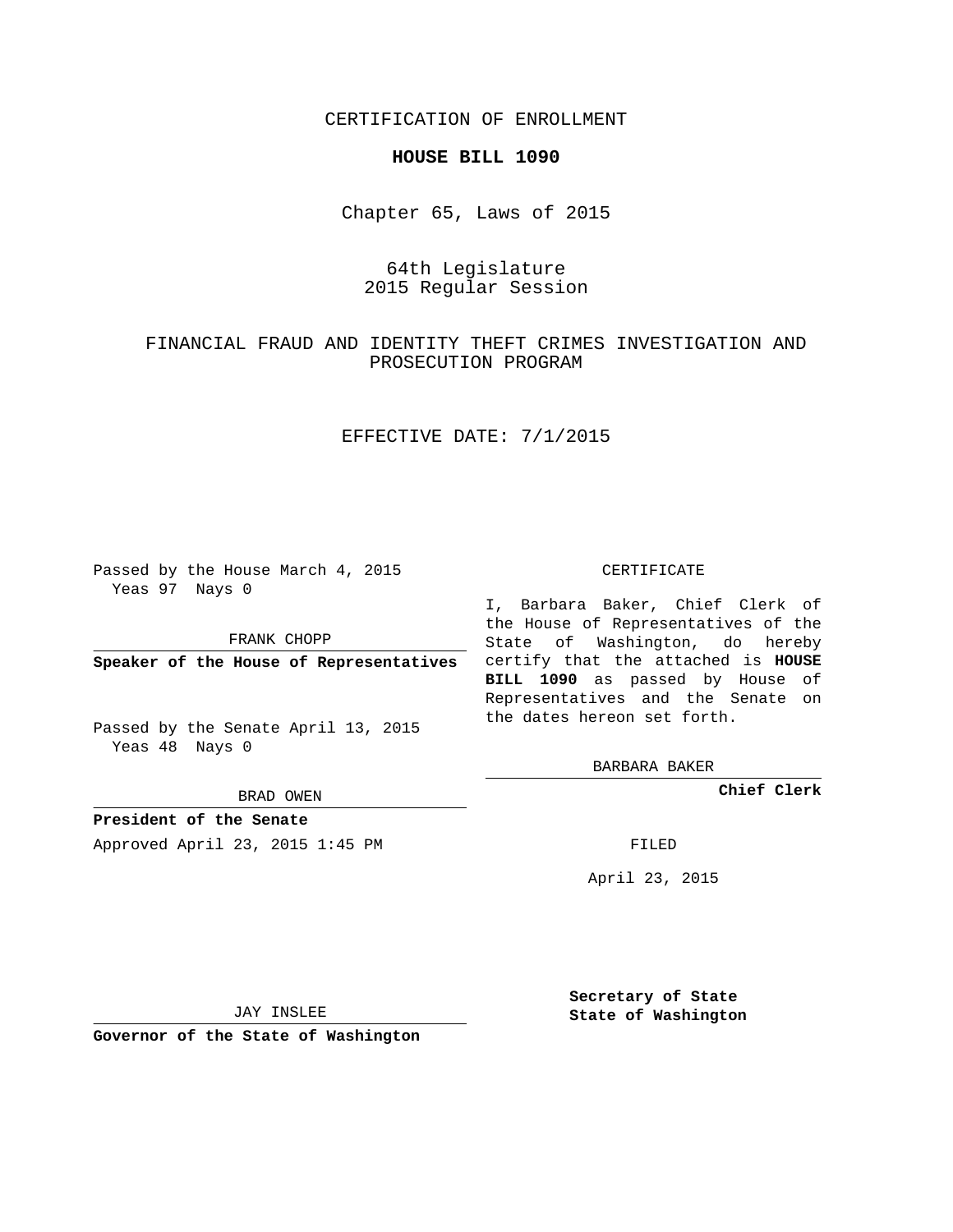## **HOUSE BILL 1090**

Passed Legislature - 2015 Regular Session

**State of Washington 64th Legislature 2015 Regular Session**

**By** Representatives Kirby, Jinkins, and Rodne; by request of Attorney General

Prefiled 01/08/15. Read first time 01/12/15. Referred to Committee on Judiciary.

 AN ACT Relating to reauthorizing and expanding the financial fraud and identity theft crimes investigation and prosecution program; amending RCW 43.330.300 and 62A.9A-525; amending 2009 c 565 s 57 and 2008 c 290 s 4 (uncodified); providing an effective date; 5 and declaring an emergency.

6 BE IT ENACTED BY THE LEGISLATURE OF THE STATE OF WASHINGTON:

7 **Sec. 1.** RCW 43.330.300 and 2009 c 565 s 16 are each amended to 8 read as follows:

9 (1) The financial fraud and identity theft crimes investigation 10 and prosecution program is created in the department of commerce. The 11 department shall:

12 (a) Appoint members of the financial fraud task forces created in 13 subsection (2) of this section;

14 (b) Administer the account created in subsection (3) of this 15 section; and

 (c) By December 31st of each year submit a report to the appropriate committees of the legislature and the governor regarding the progress of the program and task forces. The report must include recommendations on changes to the program, including expansion.

20 (2)(a) The department shall establish two regional financial 21 fraud and identity theft crime task forces that include a central

p. 1 HB 1090.SL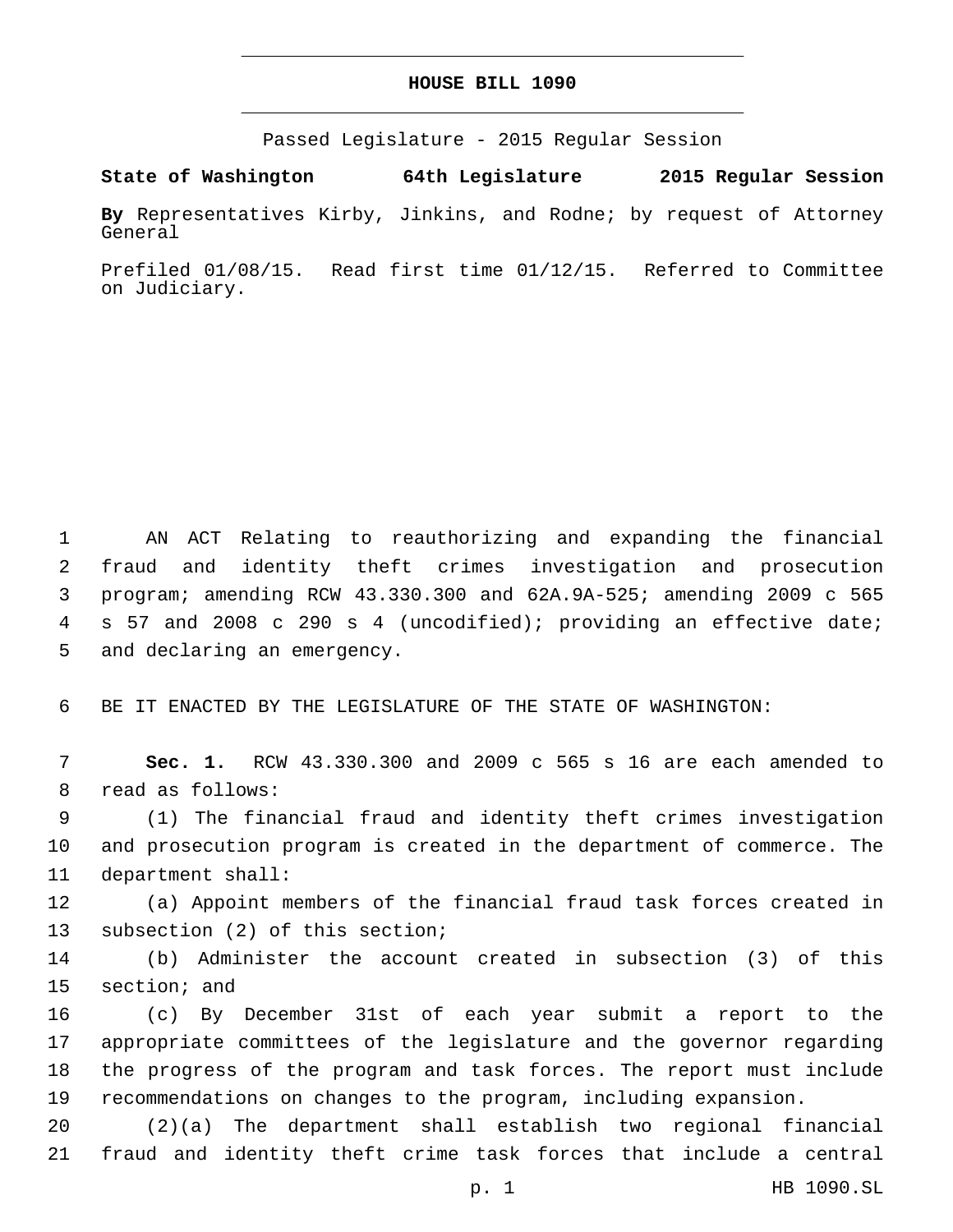1 Puget Sound task force that includes King ((and)), Pierce, and 2 Snohomish counties, and a Spokane county task force. Each task force must be comprised of local law enforcement, county prosecutors, representatives of the office of the attorney general, financial institutions, and other state and local law enforcement.

 (b) The department shall appoint: (i) Representatives of local law enforcement from a list provided by the Washington association of sheriffs and police chiefs; (ii) representatives of county prosecutors from a list provided by the Washington association of prosecuting attorneys; and (iii) representatives of financial 11 institutions.

12 (c) Each task force shall:

 (i) Hold regular meetings to discuss emerging trends and threats 14 of local financial fraud and identity theft crimes;

(ii) Set priorities for the activities for the task force;

 (iii) Apply to the department for funding to (A) hire prosecutors and/or law enforcement personnel dedicated to investigating and prosecuting financial fraud and identity theft crimes; and (B) 19 acquire other needed resources to conduct the work of the task force;

(iv) Establish outcome-based performance measures; and

 (v) Twice annually report to the department regarding the 22 activities and performance of the task force.

 (3) The financial fraud and identity theft crimes investigation and prosecution account is created in the state treasury. Moneys in the account may be spent only after appropriation. Revenue to the account may include appropriations, revenues generated by the surcharge imposed in RCW 62A.9A-525, federal funds, and any other gifts or grants. Expenditures from the account may be used only to support the activities of the financial fraud and identity theft crime investigation and prosecution task forces and the program administrative expenses of the department, which may not exceed ten 32 percent of the amount appropriated.

 (4) For purposes of this section, "financial fraud and identity theft crimes" includes those that involve: Check fraud, chronic unlawful issuance of bank checks, embezzlement, credit/debit card fraud, identity theft, forgery, counterfeit instruments such as checks or documents, organized counterfeit check rings, and organized 38 identification theft rings.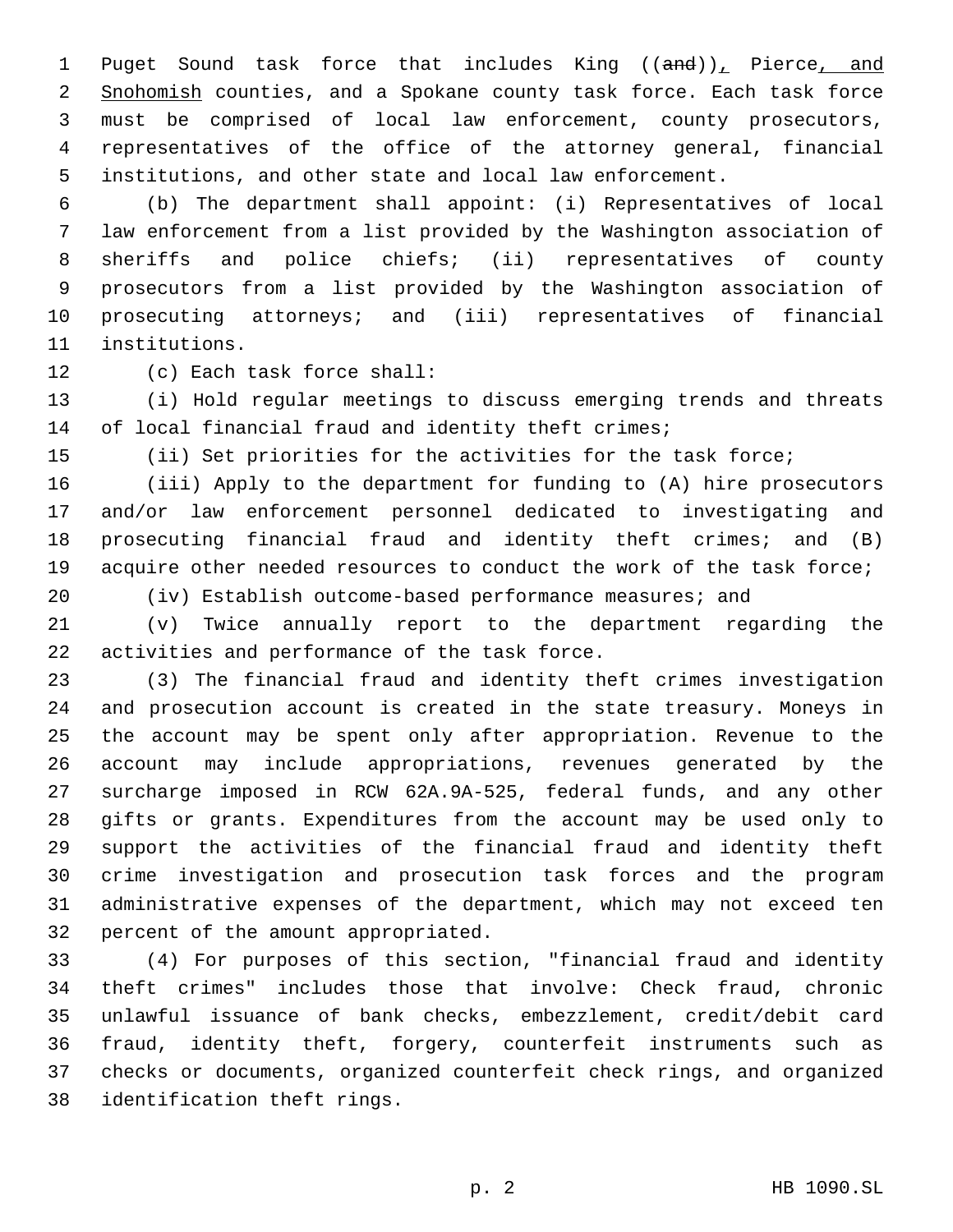**Sec. 2.** RCW 62A.9A-525 and 2008 c 290 s 2 are each amended to 2 read as follows:

 (a) **Filing with department of licensing.** Except as otherwise provided in subsection (b) or (e) of this section, the fee for filing and indexing a record under this part is the fee set by department of licensing rule pursuant to subsection (f) of this section. Without 7 limitation, different fees may be charged for:

 (1) A record that is communicated in writing and consists of one 9 or two pages;

 (2) A record that is communicated in writing and consists of more than two pages, which fee may be a multiple of the fee described in 12 (1) of this subsection; and

 (3) A record that is communicated by another medium authorized by department of licensing rule, which fee may be a fraction of the fee 15 described in (1) of this subsection.

 (b) **Filing with other filing offices.** Except as otherwise provided in subsection (e) of this section, the fee for filing and indexing a record under this part that is filed in a filing office described in RCW 62A.9A-501(a)(1) is the fee that would otherwise be applicable to the recording of a mortgage in that filing office, as 21 set forth in RCW 36.18.010.

 (c) **Number of names.** The number of names required to be indexed does not affect the amount of the fee in subsections (a) and (b) of 24 this section.

 (d) **Response to information request.** The fee for responding to a request for information from a filing office, including for issuing a certificate showing, or otherwise communicating, whether there is on file any financing statement naming a particular debtor, is the fee set by department of licensing rule pursuant to subsection (f) of this section; provided however, if the request is to a filing office described in RCW 62A.9A-501(a)(1) and that office charges a different fee, then that different fee shall apply instead. Without limitation, 33 different fees may be charged:

(1) If the request is communicated in writing;

 (2) If the request is communicated by another medium authorized 36 by filing-office rule; and

37 (3) If the request is for expedited service.

 (e) **Record of mortgage.** This section does not require a fee with respect to a record of a mortgage which is effective as a financing statement filed as a fixture filing or as a financing statement

p. 3 HB 1090.SL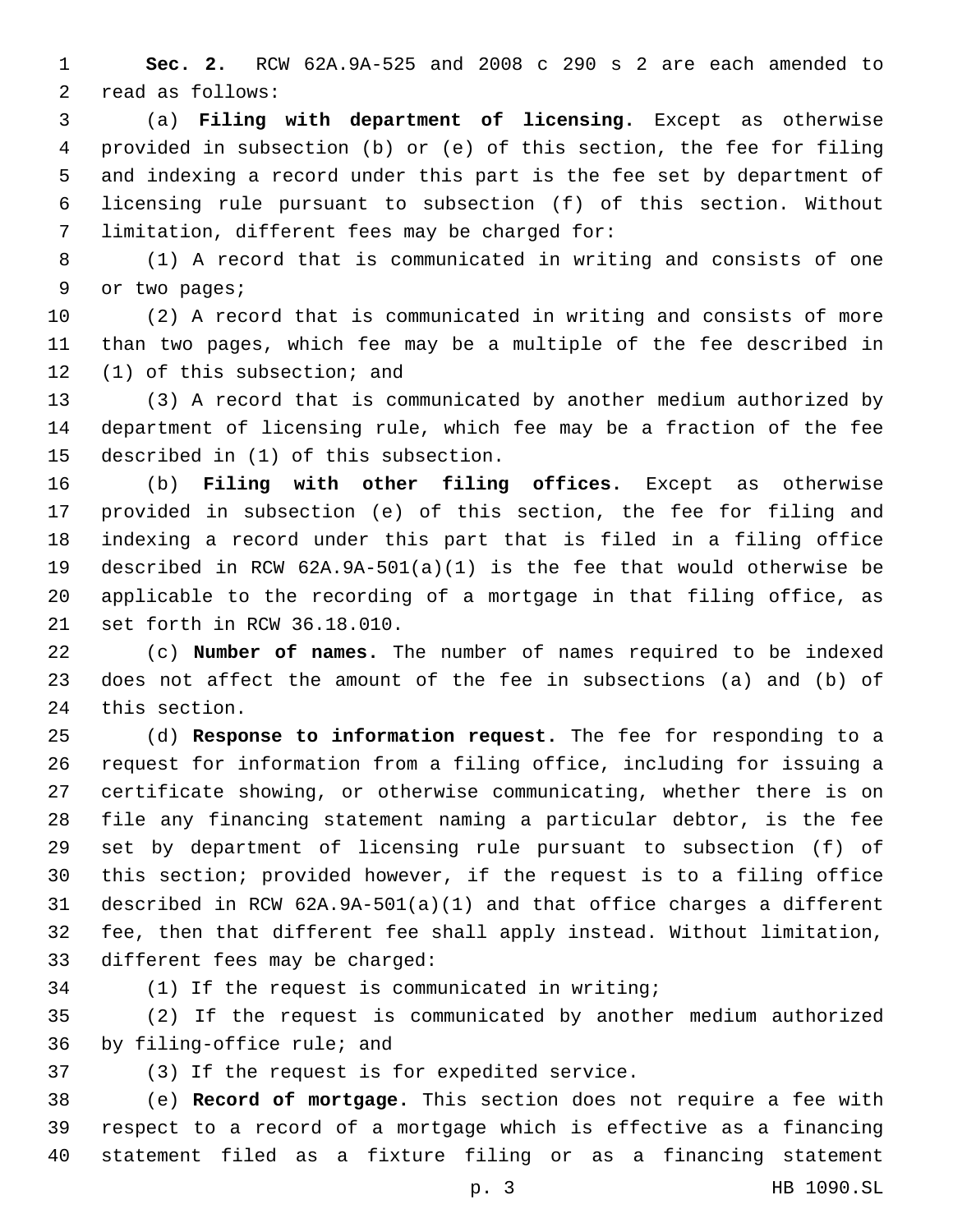covering as-extracted collateral or timber to be cut under RCW 62A.9A-502(c). However, the recording and satisfaction fees that otherwise would be applicable to the record of the mortgage apply.

 (f) **Filing office rules.** (1) The department of licensing shall by rule set the fees called for in this section for filing with, and obtaining information from, the department of licensing. The director shall set fees at a sufficient level to defray the costs of administering the program. All receipts from fees collected under this title, except fees for services covered under RCW 62A.9A-501(a)(1), shall be deposited to the uniform commercial code fund in the state treasury. Moneys in the fund may be spent only after appropriation and may be used only to administer the uniform 13 commercial code program.

 (2) In addition to fees on filings authorized under this section, 15 the department of licensing shall impose a surcharge of  $($ (eight))ten 16 dollars per filing for paper filings and a surcharge of  $((time))$ ten dollars per filing for electronic filings. The department shall deposit the proceeds from these surcharges in the financial fraud and identity theft crimes investigation and prosecution account created 20 in RCW 43.330.300.

 (g) **Transition.** This section continues the fee-setting authority conferred on the department of licensing by former RCW 62A.9-409 and nothing herein shall invalidate fees set by the department of licensing under the authority of former RCW 62A.9-409.

 **Sec. 3.** 2009 c 565 s 57 (uncodified) is amended to read as 26 follows:

- 27 (1) Section 16 of this act expires July 1, ((2015))2020.
- (2) Section 41 of this act expires June 30, 2016.

 **Sec. 4.** 2008 c 290 s 4 (uncodified) is amended to read as follows:30

31 This act expires July 1,  $((2015))2020$ .

 NEW SECTION. **Sec. 5.** This act is necessary for the immediate preservation of the public peace, health, or safety, or support of the state government and its existing public institutions, and takes effect July 1, 2015.

> Passed by the House March 4, 2015. Passed by the Senate April 13, 2015.